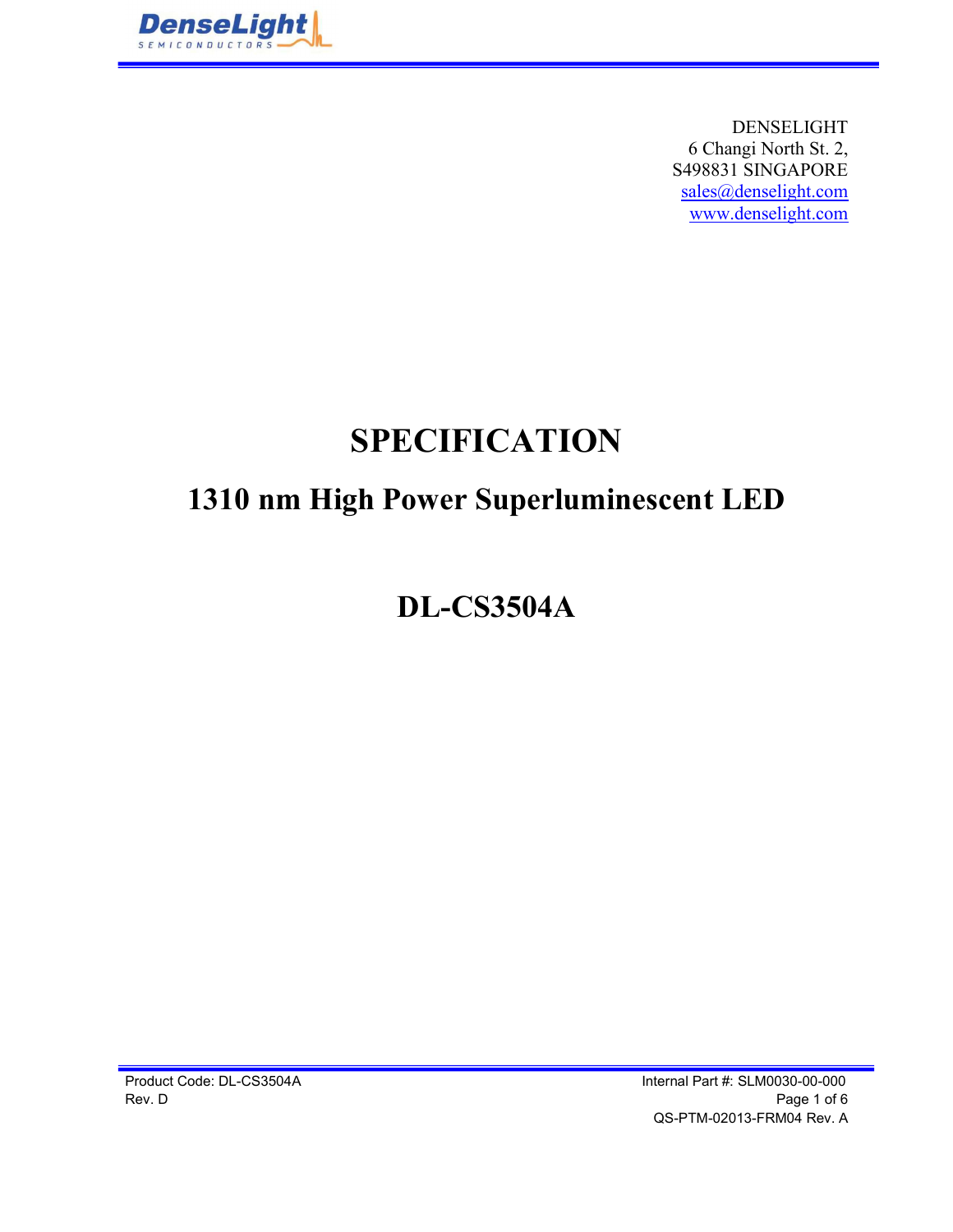

## A. PRODUCT DESCRIPTION

The DenseLight DL-CS3504A series is a broadband SLED that operates in a true inherent superluminescent mode. This superluminescent property generates broader band at higher drive currents in contrast to other conventional SLEDs which are ASE-based, where high drive tends to give narrower band. Its low coherence reduces Rayleigh backscattering noise. Coupled with high power and large spectral width, it offsets photoreceiver noise and improves spatial resolution (in OCT) and measurand sensitivity (in sensors). The SLED is available in 14-pin BTF package. It is compliance with the requirements of Bellcore Document GR-468-CORE.

Enabled by spread spectra bandgap engineering technology, future generations of DenseLight SLEDs promise higher chip powers (up to 50mW possible), and broader spectral bands (beyond 120nm). Higher levels of integration may feature integrated SLEDs with phase modulators, optical couplers and photodetectors into a complete optical sensor chipset.

For responsive prototyping enquiries please email:  $sales@denselight.com$ 

#### B. FEATURES

- Ex-fiber output power of >50mW
- 3dB bandwidth of >35nm
- Spectral modulation of <0.5dB
- 14-pin BTF package
- Single mode fiber

#### C. APPLICATIONS

- Fiber Optic Gyroscope
- Optical Test Instrument
- Fiber Optic Sensors
- Fiber Optic Communications  $\bullet$
- Optical Coherence Tomography
- Biomedical Imaging Device
- Clinical Healing Equipment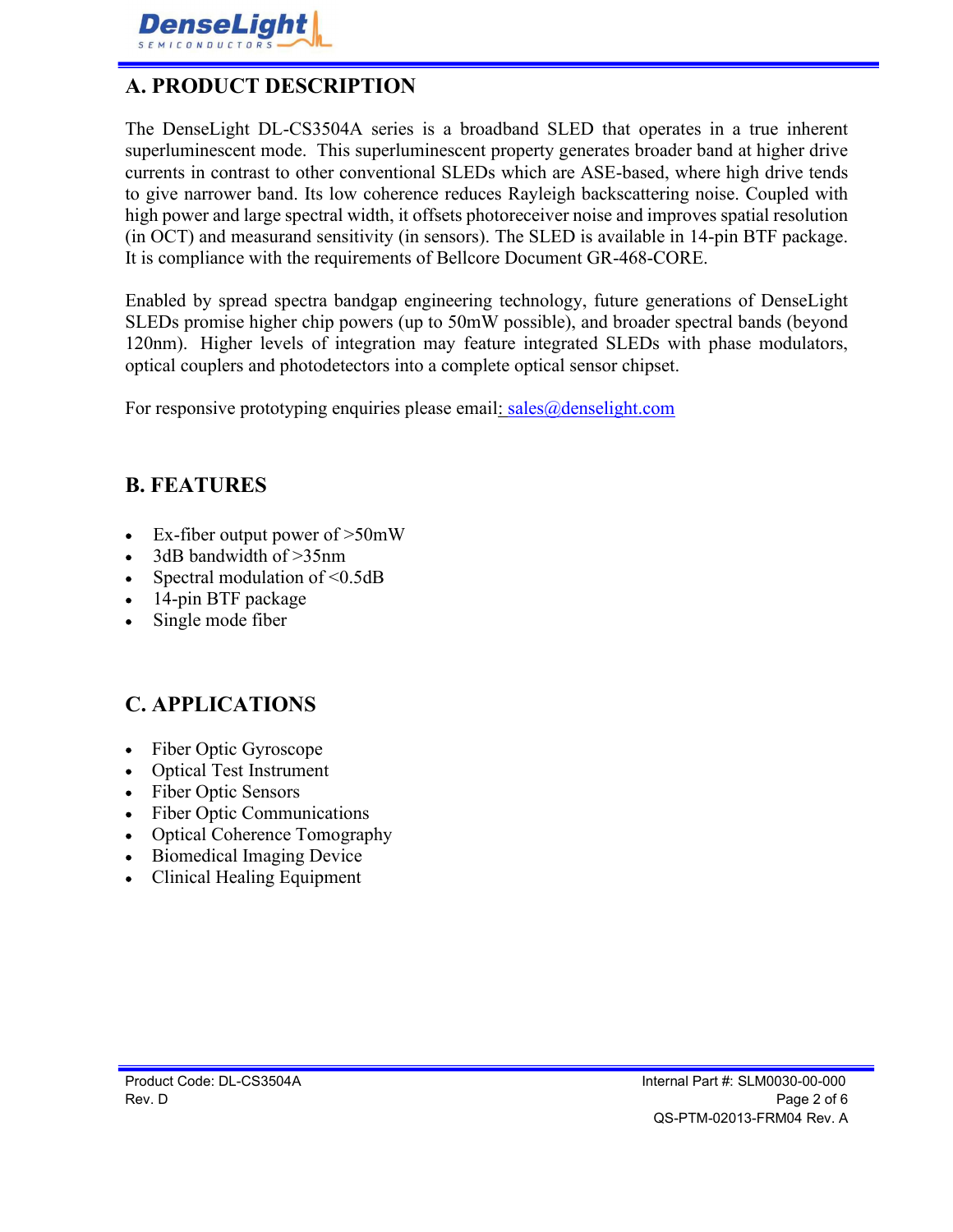

## D. ABSOLUTE MAXIMUM RATINGS

| Parameter                      | <b>Symbol</b>            | <b>Condition</b>         | Min                      | <b>Max</b> | Unit            |
|--------------------------------|--------------------------|--------------------------|--------------------------|------------|-----------------|
| Reverse voltage                | $V_{R}$                  | $\overline{\phantom{a}}$ | $\overline{\phantom{a}}$ | 2          | V               |
| Forward current                | $I_F$                    | $\blacksquare$           |                          | 750        | mA              |
| Forward voltage                | $V_{\rm F}$              | $I_{op}$                 |                          | 3          | V               |
| Case temperature               | $T_c$                    | $I_{op}$                 | $-20$                    | 55         | $\rm ^{\circ}C$ |
| SLED temperature <sup>1</sup>  | <b>T</b> <sub>SLED</sub> | $I_{op}$                 | $\mathbf{0}$             | 70         | $\rm ^{\circ}C$ |
| Thermoelectric cooler voltage  | $\rm V_{TEC}$            | $\overline{\phantom{a}}$ |                          | 3.56       | V               |
| Thermoelectric cooler current  | ITEC                     | $\overline{\phantom{a}}$ |                          | 2.6        | $\mathsf{A}$    |
| Storage temperature            | $T_{\text{stg}}$         | Unbiased                 | $-40$                    | 85         | $\rm ^{\circ}C$ |
| Storage humidity               | $\overline{\phantom{a}}$ | $\blacksquare$           | 5                        | 85         | %RH             |
| Electro static discharge (ESD) | V <sub>ESD</sub>         | Human body<br>model      |                          | 500        | $\rm V$         |
| Lead soldering temperature     | $S_{temp}$               | $\overline{\phantom{a}}$ |                          | 260        | $\rm ^{\circ}C$ |
| Lead soldering time            | $S_{time}$               | $\overline{\phantom{a}}$ |                          | 10         | sec             |

## E. SPECIFICATIONS (T<sub>SLED</sub> = 25 °C)

| <b>Parameter</b>              | <b>Symbol</b>    | Condition                | Min                      | <b>Typ</b>               | <b>Max</b>               | Unit      |
|-------------------------------|------------------|--------------------------|--------------------------|--------------------------|--------------------------|-----------|
| Operating current             | $I_{op}$         | $\overline{\phantom{a}}$ |                          | $\overline{\phantom{0}}$ | 700                      | mA        |
| Forward voltage               | $V_{\rm F}$      | $I_{op}$                 | $\overline{\phantom{a}}$ | $\overline{\phantom{0}}$ | 2.4                      | V         |
| Power in SMF                  | $P_{o}$          | $\mathbf{I}_{op}$        | 50                       | $\overline{\phantom{0}}$ | $\overline{\phantom{a}}$ | mW        |
| Central wavelength            | λ                | $I_{op}$                 | 1290                     | 1310                     | 1330                     | nm        |
| Bandwidth                     | $B_{FWHM}$       | $I_{op}$                 | 35                       |                          | $\overline{\phantom{a}}$ | nm        |
| Spectrum modulation           | $\mathbb{R}$     | P <sub>o</sub>           | $\overline{\phantom{a}}$ | $\overline{\phantom{0}}$ | 0.5                      | dB        |
| Thermistor resistance         | $R_{therm}$      | $T = 25 °C$              | 9.5                      | 10                       | 10.5                     | $k\Omega$ |
| Thermoelectric cooler voltage | V <sub>TEC</sub> | $I_{op}$                 | $\overline{\phantom{0}}$ | $\overline{\phantom{0}}$ | 3.0                      | V         |
| Thermoelectric cooler current | I <sub>TEC</sub> | $I_{op}$                 |                          | $\overline{\phantom{0}}$ | 1.8                      | A         |

1 TSLED is monitored by internal thermistor with external pin out.

2 Peak-to-peak modulation shall be measured at the range of +/- 2.5nm of peak wavelength. Spectrum modulation will be measured of resolution of 0.1nm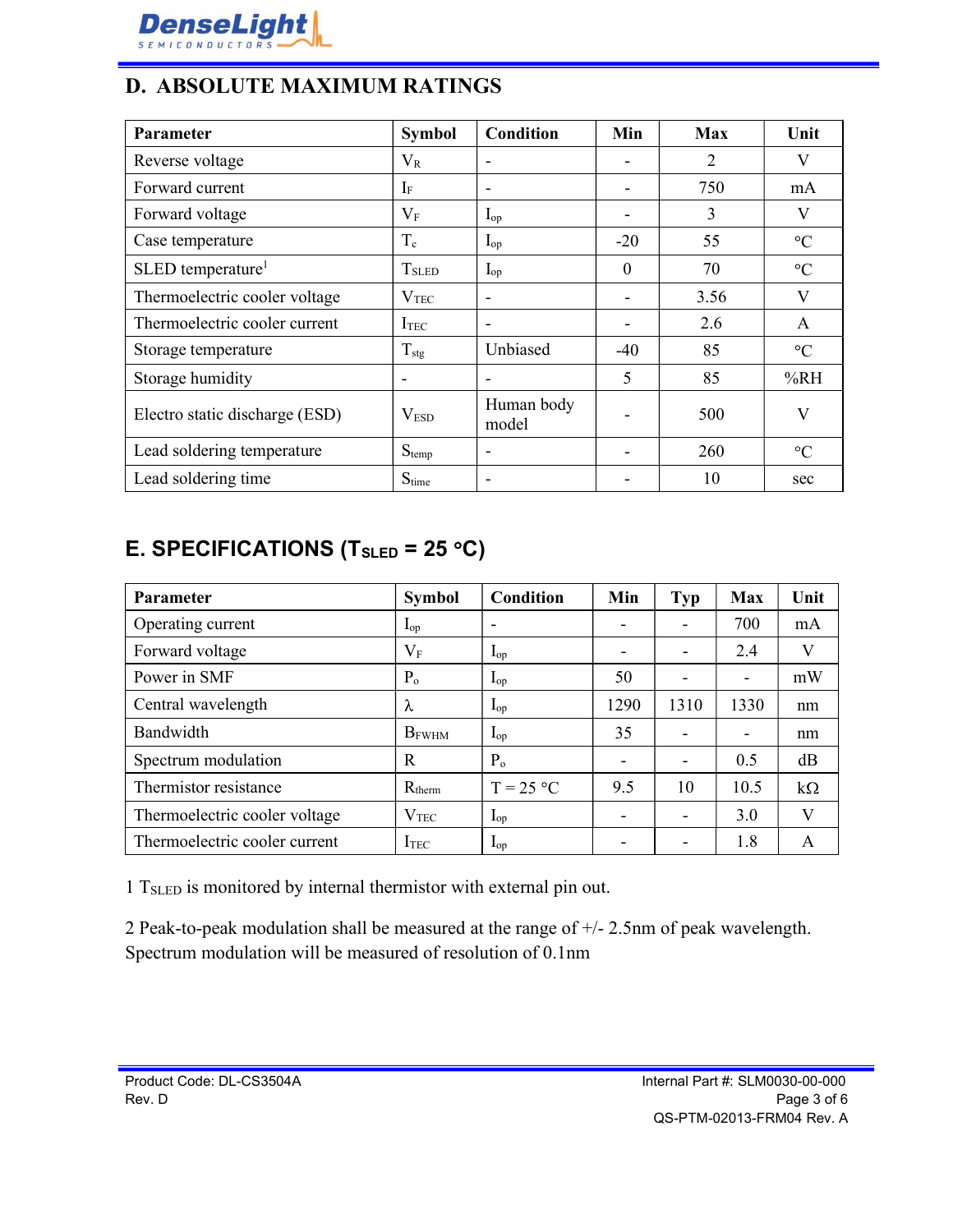

## F. PACKAGE

#### BTF package

| Part                 | <b>Description</b>     |  |  |
|----------------------|------------------------|--|--|
| Package type         | <b>BTF</b>             |  |  |
| Fiber:               | $SMF-28$               |  |  |
| <b>MFD</b>           | $9 \mu m$              |  |  |
| Cladding diameter    | $125 \mu m$            |  |  |
| Coating diameter     | $245 \mu m$            |  |  |
| Jacket               | $900 \mu m$ loose tube |  |  |
| Fiber pigtail length | lm.                    |  |  |
| Fiber bending radius | $>40$ mm               |  |  |
| Connector            | FC/APC                 |  |  |
| Dimensions           | See figure             |  |  |



 $\overline{7}$ 

 $\overline{8}$ 

 $\overline{9}$  $\overline{10}$ 

 $11$  $\overline{12}$ 

13

 $14$ 

SLED ANODE + SLED CATHODE -

CASE

TEC-

Product Code: DL-CS3504A Internal Part #: SLM0030-00-000 Rev. D Page 4 of 6 QS-PTM-02013-FRM04 Rev. A

THER

10 11 12 13 14

 $\overline{8}$  $\overline{9}$  ₫

C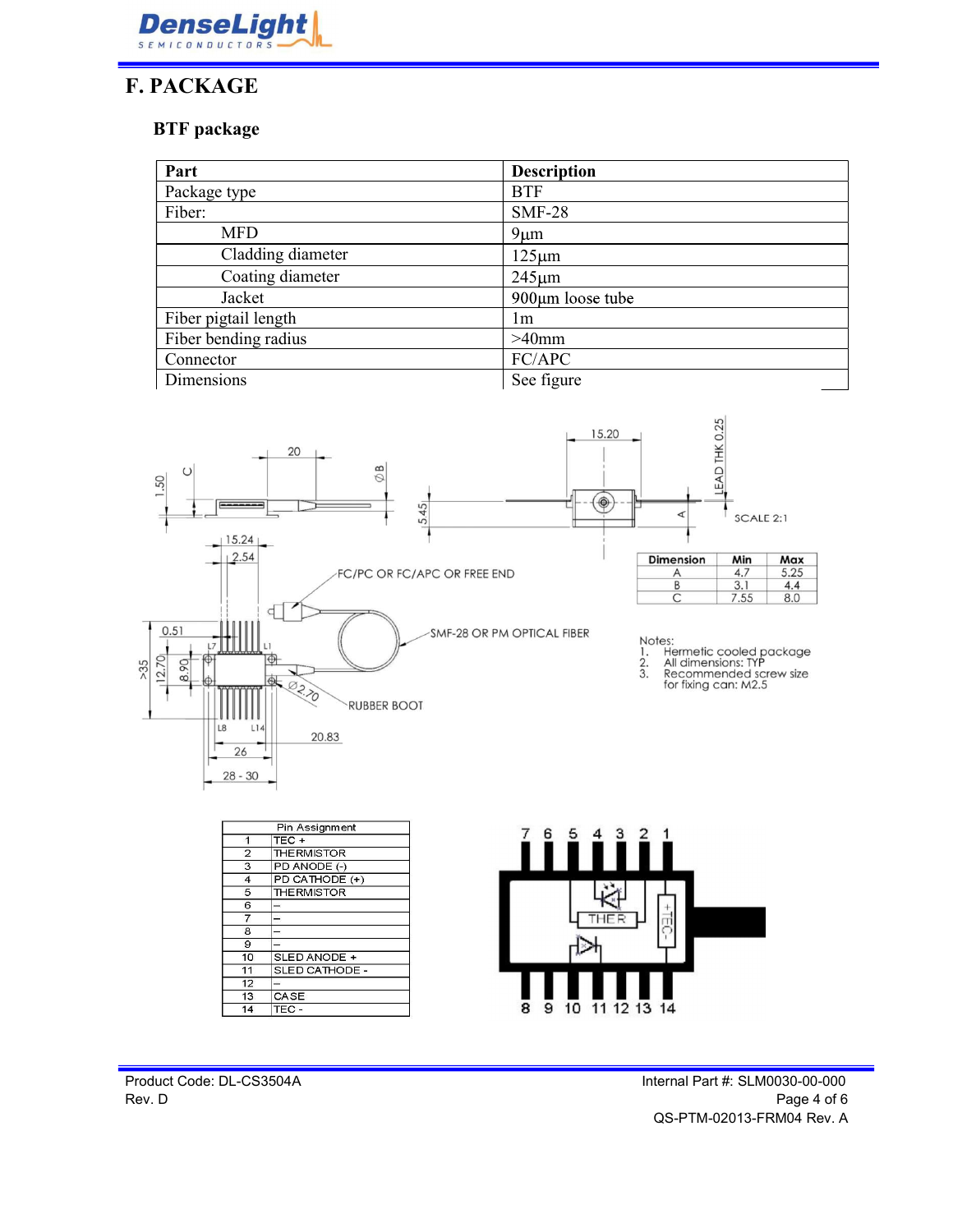

## G. TYPICAL PERFORMANCE CHARACTERISTICS

Operating condition:  $T_{\text{SLED}} = 25 \text{ °C}$ 



**P-I Curve** 







I-V Curve



**Spectrum Modulation**